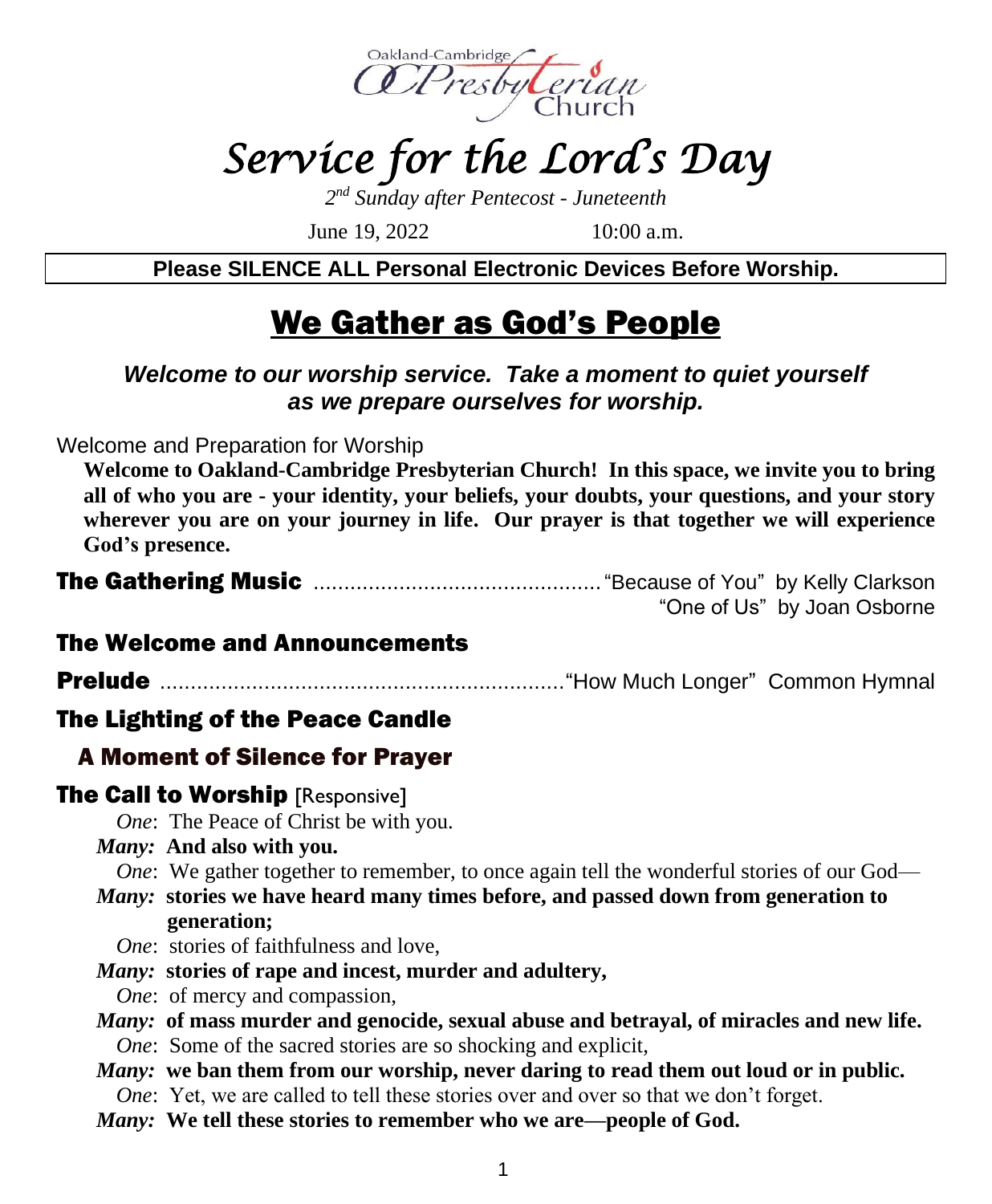*One*: We tell these stories

*Many:* **so that our children and our children's children can also come to know and love the God we serve.**

*One*: Let's worship together!

**The Opening Hymn** ................ "Thy Word" by Amy Lee Grant & Michael Whitaker Smith **Thy Word is a lamp unto my feet and a light unto my path Thy Word is a lamp unto my feet and a light unto my path**

**When I feel afraid Think I've lost my way Still you're there right beside me And nothing will I fear As long as you are near Please be near me to the end**

**Thy Word is a lamp unto my feet and a light unto my path Thy Word is a lamp unto my feet and a light unto my path**

**I will not forget Your love for me and yet My heart forever is wandering Jesus be my guide And hold me to your side I will love you to the end**

**Nothing will I fear as long as you are near Please be near me to the end**

**Thy Word is a lamp unto my feet and a light unto my path Thy Word is a lamp unto my feet and a light unto my path**

#### **The Prayer of the Day [Responsive]**

- *One*: Let us pray: We are keen to learn of you, LORD; your people are eager to hear what you have to say.
- *Many:* **We listen to those who pass on the old stories; the dark mysteries of ancient wisdom**
	- *One*: These are things we must hear and know,
- *Many:* **for the wisdom of our ancestors must not be lost.** *One*: We will not deprive our children of these things.
- *Many:* **We will pass on the stories to the next generation, LORD,** *One*: stories of the wonderful things you have done,
- *Many:* **so that they know how great, amazing, loving and compassionate you are. Amen.**

Two+ *(A new way to share the peace of Christ and greet one another.) "For where two or three are gathered in my name, I am there among them."* Matthew 18:20

*Question:* **"What is your favorite Bible story?"**

## We Listen for God's Word

#### **The Prayer for Illumination [Responsive]**

*One*: Let us pray... God, you reach into our lives not through instruction, but story.

*Many:* **Open our hearts to be attentive: that seeing, we may perceive, and hearing, we may understand, and understanding, may act upon your word, that still lives and speaks to us. Amen.**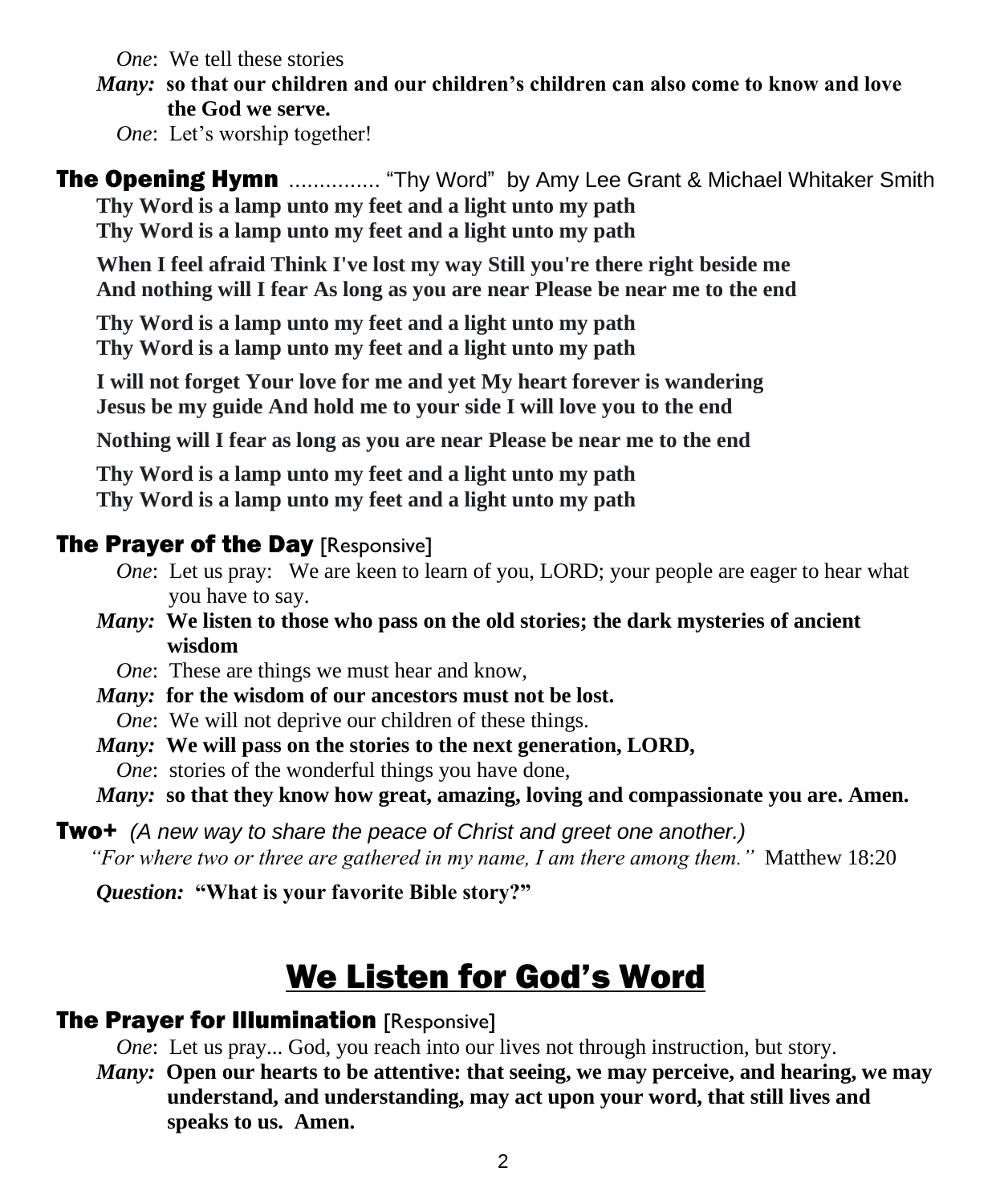**The Scripture** Genesis 19:30-37 (The Message)

Lot left Zoar and went into the mountains to live with his two daughters; he was afraid to stay in Zoar. He lived in a cave with his daughters. One day the older daughter said to the younger, "Our father is getting old and there's not a man left in the country by whom we can get pregnant. Let's get our father drunk with wine and have intercourse with him. We'll get children through our father—it's our only chance to keep our family alive." They got their father drunk with wine that very night. The older daughter went and had intercourse with him. He was oblivious, knowing nothing of what she did. The next morning the older said to the younger, "Last night I slept with my father. Tonight, it's your turn. We'll get him drunk again and then you sleep with him. We'll both get a child through our father and keep our family alive." So that night they got their father drunk again and the younger went in and had intercourse with him. Again he was oblivious, knowing nothing of what she did.

Both daughters became pregnant by their father, Lot.

John 1:1-5 (The Inclusive Bible) In the beginning, there was the Word; the Word was in God's presence, and the Word was God. The Word was present to God from the beginning. Through the Word all things came into being, and apart from the Word nothing came into being that has come into being. In the Word was life, and that life was humanity's light— a Light that shines in the darkness, a Light that the darkness has never overtaken.

- **One:** For the Word of God in Scripture, For the Word of God among us, For the Word of God within us,
- **Many:** We give thanks to God!

**The Sermon Rev. Scott Marrese-Wheeler Rev. Scott Marrese-Wheeler** 

The Musical Response ..............................................."Be Thou My Vision" Irish Hymn

## We Respond to God's Love

#### **The Pastoral Prayer [Responsive]**

*One*: Let us pray... God, like the Israelites in the wilderness,

*Many:* **we too have known Your love, and experienced Your care and provision.**

*One*: You invite us to extend that love to the world around us—

*Many:* **to care for others as deeply as we care for ourselves.**

*One*: And so we bring the needs of our world before You now.

#### *Many:* **In Your mercy, hear our prayer.**

- *One*: We pray for the many who do not have enough: enough food to eat, or shelter to keep warm; enough employment, or money to pay their bills; enough medicine or medical care.
- *Many:* **Lord, in Your mercy, hear our prayer.**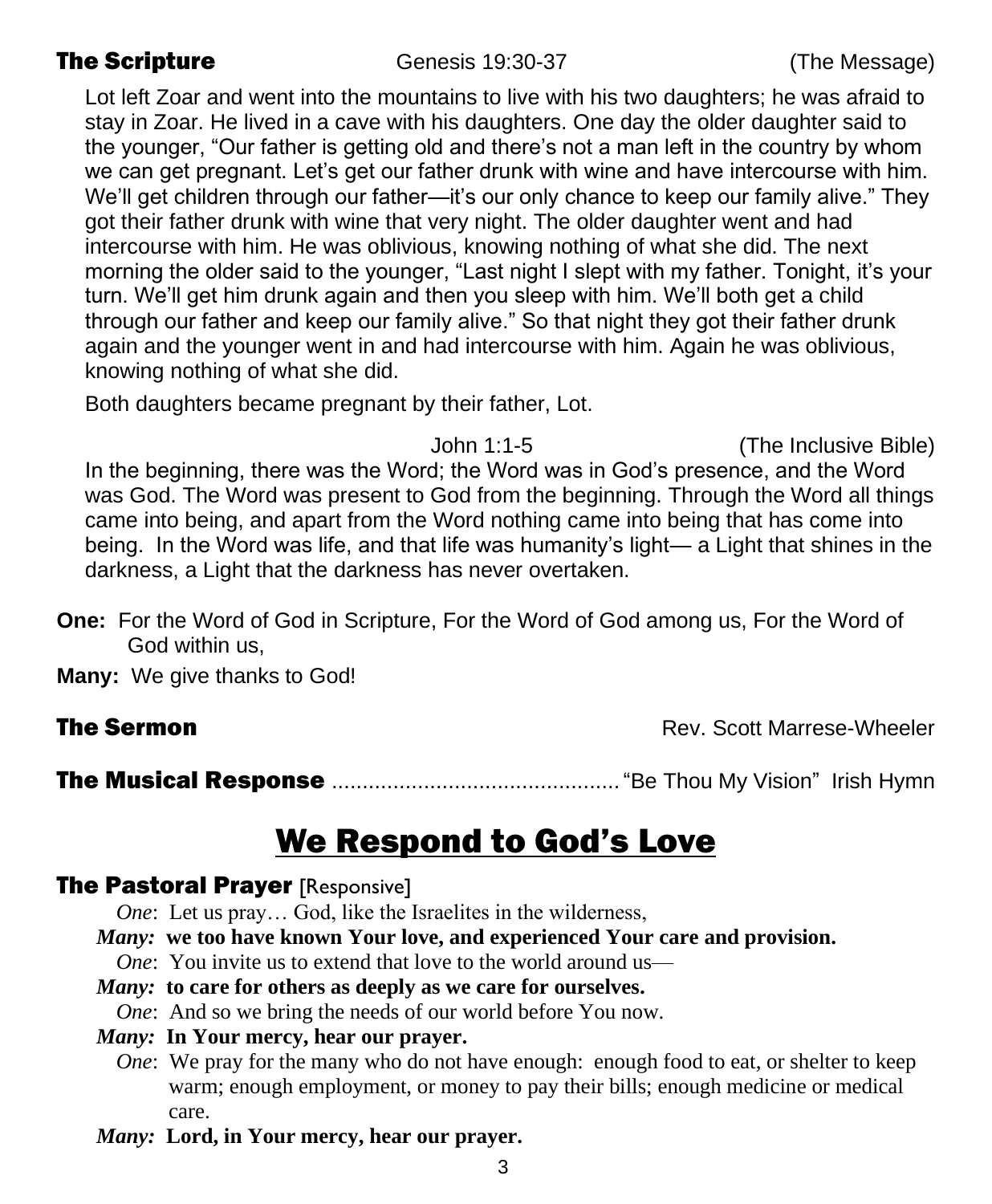- *One*: We also pray for those who have more than enough, but who still struggle to find meaning and purpose in life; who indulge in dangerous or self-serving activities to dull their pain or loneliness.
- *Many:* **Lord, in Your mercy, hear our prayer.**
	- *One*: God, Your grace reaches out to all of us. You call us to live as citizens of heaven, working together with one heart and mind. Strengthen us to live in a manner worthy of the Good News we have received, offering our lives in service of Your kingdom, where the last are first, and the first are last, and there is grace enough for all.

#### *Many:* **Lord, in Your mercy, hear our prayer.**

*One*: We offer this our pray, in the name of Jesus the Christ, who taught us to pray, saying...

#### The Lord's Prayer *(using 'debts' and 'debtors'…)*

**Our Father who art in heaven, hallowed be thy name. Thy Kingdom come, thy will be done, on earth as it is in heaven. Give us this day our daily bread; and forgive us our debts, as we forgive our debtors. And lead us not into temptation, but deliver us from evil. For thine is the kingdom and the power and the glory, forever. Amen.**

#### Offering of Our Tithes and Our Gifts to God

**In response to God's generosity, and in support of the ongoing ministry and mission at Oakland-Cambridge Presbyterian Church, we invite you to share your financial support in several ways.** 

- **1. For those worshipping in-person, a basket is placed at the entrance to the sanctuary for you to leave your offering.**
- **2. You may also mail in or drop-off your offering at Oakland-Cambridge Presbyterian Church, 313 E. Main Street, Cambridge, WI 53523.**
- **3. You may also donate online, using these directions:** Use the app, **Vanco Mobile**. Search for "Vanco Mobile" in your app store (Vanco Payment Solutions). Once it's installed, find us (Presbyterian Church of Oakland-Cambridge) using our zip code (53523), and set up one-time or recurring payments, OR use the QR Code below to access our donor page. A link to our donor page is also on our website [www.ocpchurch.com.](http://www.ocpchurch.com/) (Click on the button with the green heart.) Thank you!



## We Depart to Do God's Will

#### Closing Music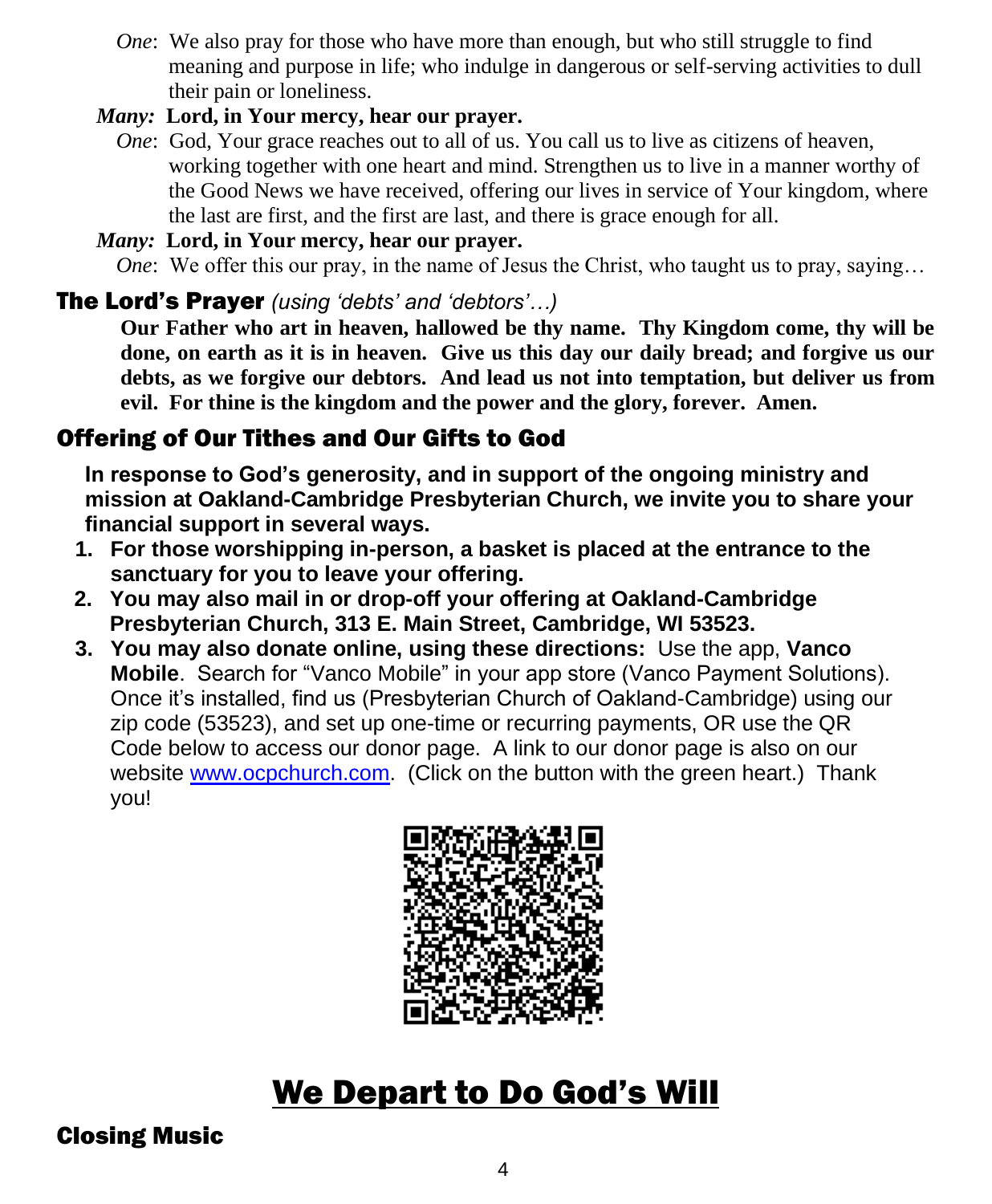The Sending [Responsive] ...................................................... Rev. Scott Marrese-Wheeler

*One*: As you go from here, may God our Parent and Christ Jesus our Lord give you grace, mercy, and peace. Remember the stories you have been taught and what you have experienced in your own life. Live in such a way that all who know you may see the light of God reflected in you. And may the grace of God, the love of Jesus Christ, and the presence of the Holy Spirit be with you and among you in the days ahead. And all God's people said:

*Many:* **Amen.**

### We Carry the Light of Christ Out into the World

### Postlude

t ቀ t

Our liturgy this morning is from: Call to Worship  $\sim$  Re:Worship blog; The Prayer of the Day  $\sim$  © 2002 Nathan Nettleton Laughing Bird.net; The Pastoral Prayer  $\sim$ Christine Longhurst, re:Worship.

*Oakland-Cambridge Presbyterian Church is committed to using language in such a way that all members of the community of faith may recognize themselves to be included, addressed, and equally cherished before God. Seeking to bear witness to the whole world, the church struggles to use language which is faithful to the biblical truth and which neither purposefully nor inadvertently excludes people because of gender, color, or other circumstance in life. (Book of Order, W-1.2006)*

• Our musician today is Jimmy Paton.

#### **ANNOUNCEMENTS —**

- If you would like to be added to the mailing list for our newsletter, *The Good News*, please send either your email (preferred) or snail mail address to the church office. (Our addresses are listed on the last page of the bulletin.)
- Help us save "pig points." For us to receive a rebate, please turn in your receipts from the Cambridge Piggly Wiggly in one of three ways: **1.** Place them in the brown bag in the narthex. **2.** Cheryl Stitz will do a porch pickup of any receipts that you may have. Call her at 608-695-1838 to make arrangements. **3.** Receipts can also be mailed to the church office. All funds received are used for mission projects.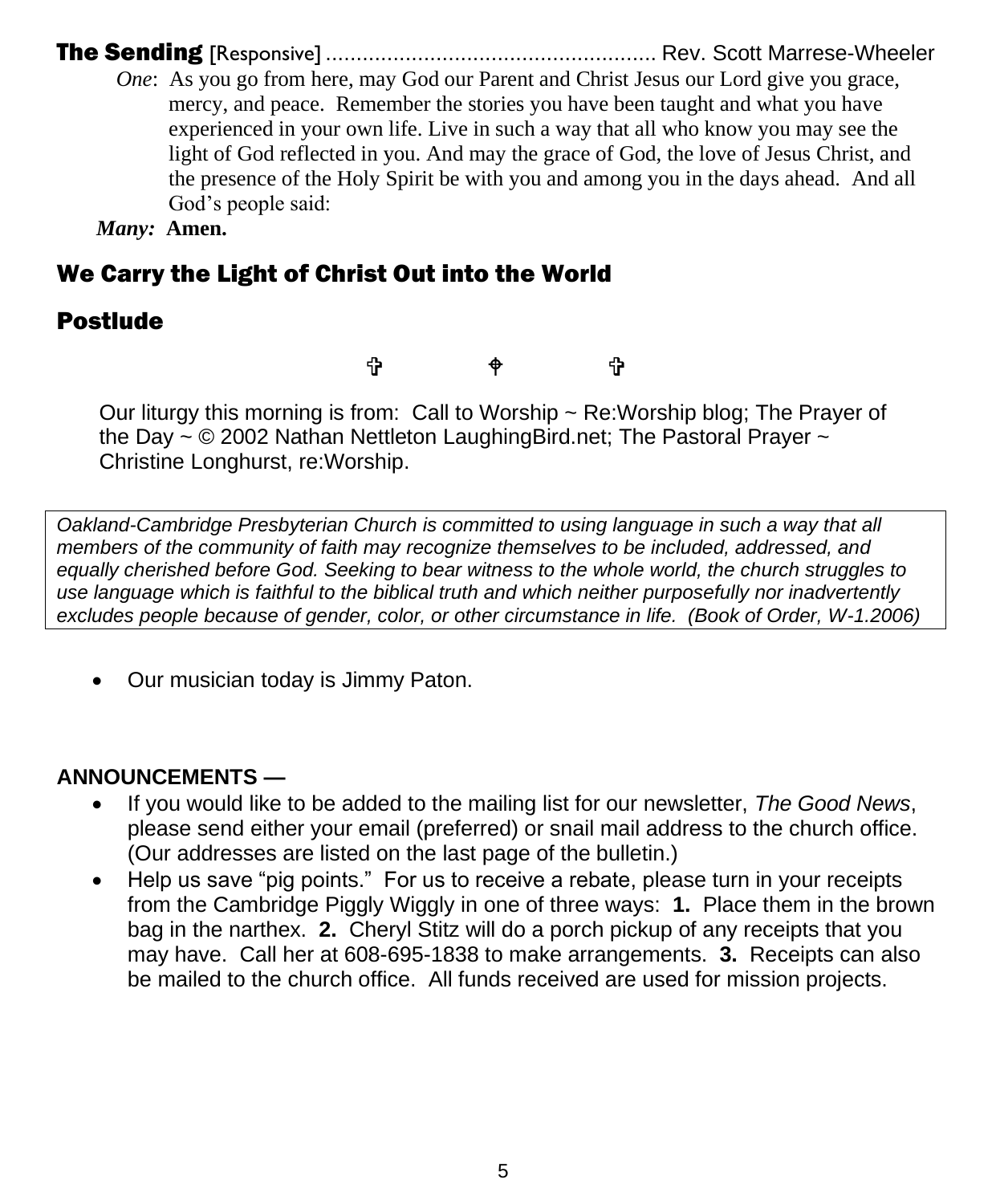# **WORSHIP SERVICES UPDATE:**

**SUNDAY, JUNE 26 WORSHIP AT 10 AM –** In-person worship continues this Sunday in the sanctuary. We still recommend using masks but it will be optional for those vaccinated and boosted, If someone is not vaccinated, we request that you still wear a mask. Everyone must still be mindful of their own health and the health of others.



#### **UPDATE!**

**The food pantry is currently seeking donations of:** Cereal, Coffee, Hot Chocolate, Granola Bars, Crackers/Saltines, Cookies, Body Wash, Laundry Soap.

Monetary donations are always greatly appreciated!

For more information on how you can make a difference this holiday season, or to volunteer at the food pantry, please email: [foodpantry@cambridge.k12.wi.us](mailto:foodpantry@cambridge.k12.wi.us) or call Kerry at (608)423-8142.

The Cambridge Food Pantry website can be found at <https://cambridgecap.net/programs/nutrition/food-pantry/>

Thank you for your continued support of your Cambridge neighbors!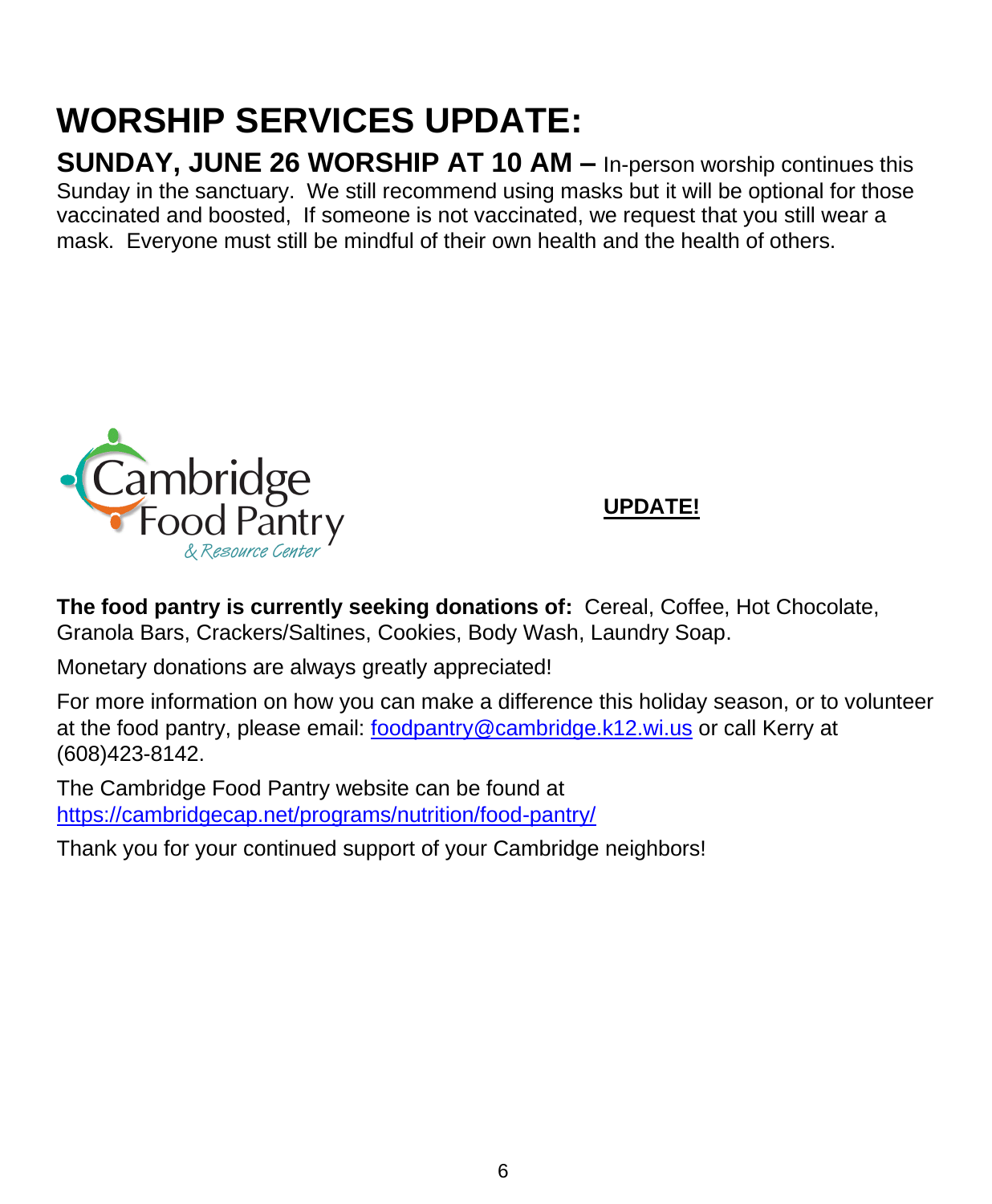#### **PLEASE HOLD THESE MEMBERS AND FRIENDS IN PRAYER THIS WEEK —**

Lorin Fulton Don Hawkins is in the Edgerton Care Center Jan & Nancy Kristiansen Jenine Spack Caleb Wipperfurth, CHS graduate who is battling cancer

Families who are grieving the loss of loved ones.

If you would like to be added to our weekly prayer list, please leave word in the church office or contact the pastor. Permission to be included in this publicly posted list has been obtained from those listed or their families.